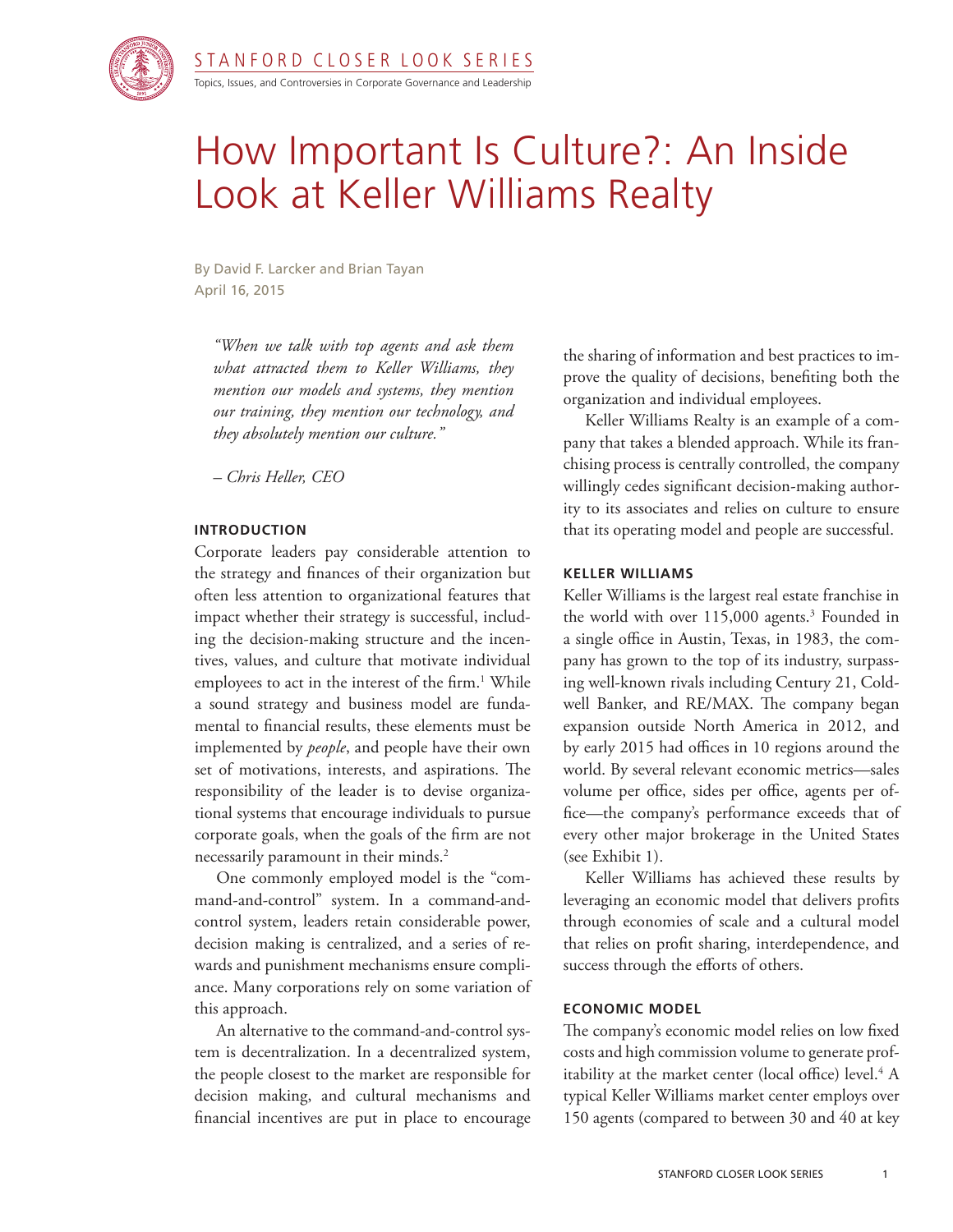competitors) and generates more than twice the sales volume. The franchise headquarters is careful to approve franchises with large territories to maximize profitability for the office and its agents. With fewer offices in a market, commission revenue is divided across a lower fixed-cost base, thereby increasing profitability. In 2014, 98 percent of Keller Williams market centers open at least a year were profitable.

The commission split is a hybrid of that offered by various competitors and is designed to share the benefits of production equitably between the market center and agents.<sup>5</sup> A Keller Williams agent generally receives a 70/30 commission split from the first dollar of gross commission income (GCI) generated from the sale of a home. The agent splits commissions with the market center at this rate until reaching an annual cap. The cap is determined by the owner of the market center at the time the center is opened and typically ranges between \$20,000 and \$60,000, depending on the market. The agent retains all GCI in excess of the cap. The agent is also responsible for paying a small franchise fee to the international office each year.

Keller Williams is unique among real estate franchise companies in that it offers a second source of income—profit sharing—to its agents. The formula for distributing profits is based on the productivity of other agents that the agent recruits to the company and the cash profits generated by their market center. It takes into account not only agents directly recruited (so-called "level one" profit sharing) but also agents that those agents recruit, extending up to seven degrees of separation, and is designed to reward the recruitment of highly productive agents. The international office calculates each agent's profit share based on financial reports transmitted monthly by the market centers.<sup>6</sup> In 2014, Keller Williams shared \$98 million in profits with its agents (see Exhibit 2).

The combination of the Keller Williams economic model and profit sharing system results in an economic profile that is very different from competitive firms (see Exhibit 3). Agents retain a higher percentage of GCI (approximately 82 percent versus 66 percent). Market centers have a lower operating margin (5 percent versus 8 percent), and the international office receives a lower effective royalty rate (3 percent versus 6 percent). However, because each market center tends to be much larger than those of competitors, the dollar amounts flowing to the owners of market centers and to the international office are higher. Less money is spent on expenses (7 percent versus 20 percent). The economic system is designed to be consistent with the company's "win-win" philosophy.

### **Cultural Model**

To the leaders of the company, Keller Williams' culture is equal in importance to the economic model in accounting for the company's success. According to former president and current board member Mary Tennant, "We know for a fact that our systems don't work without our culture. We need our culture to reach our full potential." According to Vice Chairman Mo Anderson, the culture is "the glue that holds it all together." In the words of a former executive, "It's very difficult to separate the culture and the systems, because the systems are written for the culture and the culture exists for the systems."7

The company's culture encourages interdependent relationships and achieving success through the efforts of others.<sup>8</sup> It is encapsulated in the company's belief system: WI4C2TS (pronounced "why four see two tees"):

- Win-win or no deal
- Integrity do the right thing
- • Customers always come first
- Commitment in all things
- Communication seek first to understand
- Creativity ideas before results
- Teamwork together everyone achieves more
- Trust starts with honesty
- Success results through people

The company maintains four cultural practices to ensure that agents, market center owners, and team leaders operate like real stakeholders in the company. First, the company shares its profits, as discussed above. Second, the company involves agents, owners, and team leaders in decision making. Third, the company maintains open financial books. Fourth, the company offers extensive training to agents and leaders.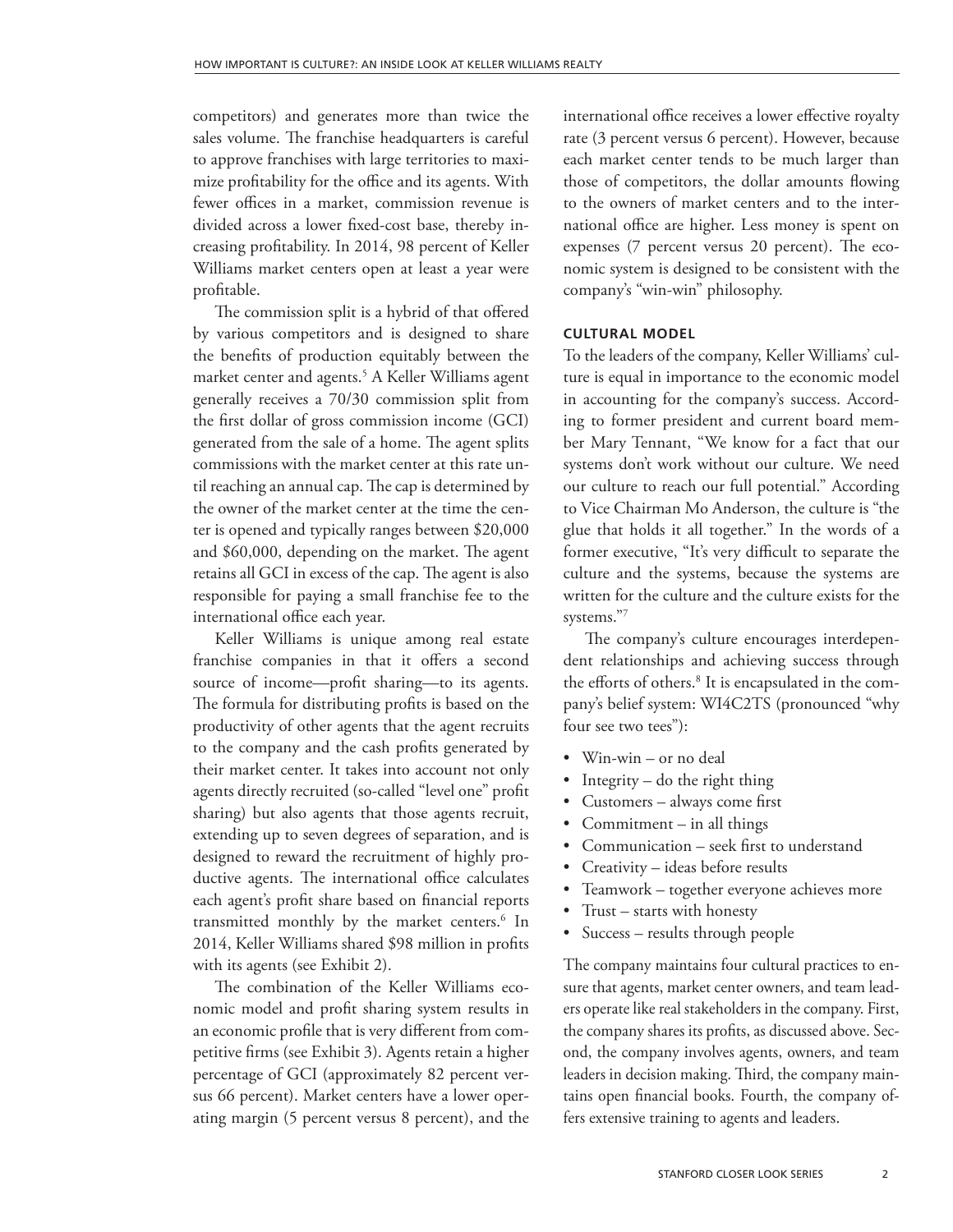*Decision making*. The organizational structure of each market center encourages shared decision making among owners, leaders, and agents. The Keller Williams franchise agreement requires a separation between the ownership of a market center and its leadership. Market centers are owned by an operating principal (OP) but managed by a team leader whom the OP recruits. This structure gives the team leader accountability. It also means the OP and team leader have aligned incentives; whereas the OP is principally concerned with maximizing owner profits, the team leader makes money primarily through an operating profit bonus that depends on profitability. The OP recruits a core of top-performing agents to launch the office. These agents become the bedrock of the market center and help the team leader attract additional agents. The team leader's responsibility is to grow agent count, and the profit sharing system gives an additional incentive to do so.

The management of the market center is not the sole responsibility of the team leader, nor is it the joint responsibility of the OP and the team leader. Keller Williams believes that agents are stakeholders in the success of the market center and therefore should share in decision making. As a result, the OP, team leader, and select agents (chosen among the top 20 percent measured by GCI) jointly serve on what is called the Agent Leadership Council (ALC). Together, they jointly make office decisions relating to financial planning, recruiting and retention, marketing and advertising, training, technology, social events, and philanthropic giving. The ALC structure has the following benefits: those with local knowledge and the greatest financial stake in the market center help make decisions; agents learn a business mentality with special attention to cost control; shared authority leads to better retention; and policies have greater validity throughout the market center because they have been set by peers. According to former CEO and current board member Mark Willis, "We empower our people to make decisions that they literally own and are accountable for, because they have been given a voice. They've been treated like partners and they've been respected."9 In the words of a team leader, "We have a saying, 'As the ALC goes, so goes

the market center.' We're an agent-driven company. Any time we've gotten in trouble it is because we didn't slow down, help to explain [our choices], and get everybody's buy-in."10

Bottom-up decision making extends to the executive leadership of the company. CEO Chris Heller and President John Davis both were successful agents, owners, and regional leaders for the company before assuming their current roles.

*Open books*. In order for the profit share and ALC decision-making systems to maintain their integrity, Keller Williams operates an open books policy. All agents in the market center have access to view detailed revenue and expense information for the entire market center to help increase the market center's profit and profit share. Because the profit share formula does not change, agents can run calculations to make sure they are receiving the correct amount. Minutes of ALC meetings are also available for review. The open book system means that there are no secrets between the leaders of the market center and individual agents regarding financial or managerial decisions.<sup>11</sup>

*Training*. Finally, the leaders of Keller Williams believe that if individuals are expected to play a role in the management and success of the company, the company has an obligation to provide education and training to help them reach their full potential. Keller Williams offers extensive training to agents, team leaders, and OPs through courses that document best practices for business building, leadership, and personal development. These include instructor-led classroom courses, instructor-led virtual sessions, and online self-paced modules. In 2014, 100,000 associates and affiliates completed classroom-based sessions, and 26,000 associates completed online self-paced study programs. *Training* magazine ranked Keller Williams number one on its 2015 list of the top 125 companies providing learning and development for employees, across all industries.<sup>12</sup>

The Keller Williams operating model results in an organization that is essentially agent led. All major initiatives are originated in the field, and agent initiatives are implemented in a market center only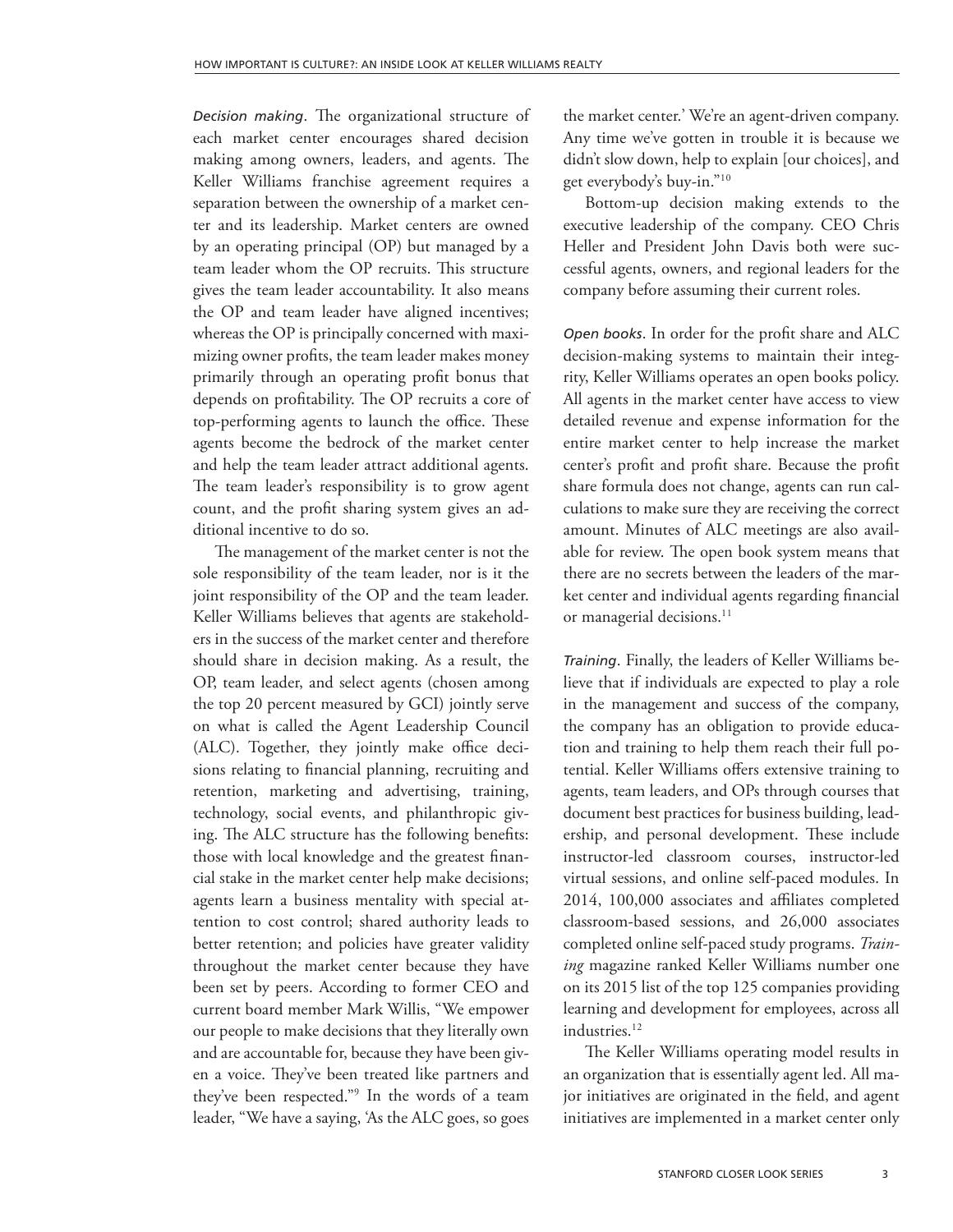with the buy-in of associates. For example, recent initiatives to boost market center profitability and agent count, charitable activities, the company's expansion into specialty lines, and the adoption of new technology were all initially devised by individual associates before adoption by other market centers.

Furthermore, all Keller Williams' training courses are created by and modeled on the successful activities of individual agents, team leaders, and owners. For example, BOLD, an agent coaching class designed to improve sales productivity, is based on the systems and business practices that KW MAPS Coaching CEO Dianna Kokoszka developed when she was an agent. Kokoszka now leads the course company-wide, and agents enrolled in BOLD average more transactions during the seven-week course (13) than a typical agent in the industry averages during a year (9).

Similarly, the Growth Initiative, a training and accountability program for local and regional leaders, was developed by John Davis when he was a regional director to improve the profitability of market centers in his area. The Growth Initiative was presented as an opt-in program and has now been embraced companywide. The company's leadership attributes much of Keller Williams' growth over the last four years to adoption of tools developed and refined through the Growth Initiative.

According to Bryon Ellington, chief learning officer of Keller Williams, "There is a level of cooperation between agents and offices that doesn't exist at other companies. Our training, our systems, the profit share: it creates a virtuous cycle. And it all ties back to this culture of giving back, of sharing knowledge."13

### **Why This Matters**

- 1. Corporate leaders pay considerable attention to their strategy and business model but somewhat less attention to the culture of the organization. How important is culture as a determinant of economic outcomes? Are there industries or settings where culture is more important and others where it is less important?
- 2. The leaders of Keller Williams believe that the company's economic model would not succeed

without its culture and that its culture could not exist without its economic systems. Is this true? Could a new culture be introduced without compromising economic results?

- 3. The Keller Williams operating model has several unique features, including scale economies, profit sharing, shared leadership, open financial books, and training. How important are each of these to the company's success? Are some "more important" than others?
- 4. The Keller Williams belief system places considerable emphasis on specific values and individual behaviors. What impact do values and behaviors have on economic outcomes? How are values and behaviors within an organization influenced by "tone at the top"?
- 5. Some economists believe that culture is simply a reflection of the incentives (financial and nonfinancial) in place in an organization. Is this true? Are culture and incentives the same, or is culture something more than "incentives"?
- <sup>1</sup> To this end, a 2013 survey found that boards of directors do not pay close attention to personnel-related issues such as mentoring and developing talent, listening skills, and conflict management when evaluating the performance of CEOs. See: The Miles Group and the Rock Center for Corporate Governance at Stanford University, "2013 CEO Performance Evaluation Survey," (2013).
- <sup>2</sup> Economists refer to this problem as the "agency problem."
- <sup>3</sup> For more on this topic, see: James N. Baron and Brian Tayan, "Keller Williams Realty (A)," Stanford GSB Case No. HR-29A (April 12, 2007); and James N. Baron, David F. Larcker, and Brian Tayan, "Keller Williams Realty (B)," Stanford GSB Case No. HR-29B (February 15, 2011).
- <sup>4</sup> The company refers to local offices or brokerages as "market centers," the owners of market centers as "operating principals," and the individuals who lead the market centers as "team leaders."
- <sup>5</sup> Traditional brokers offer a 60/40 split. "Rent-a-desk" firms offer a 100 percent commission split and charge a fixed monthly expense.
- <sup>6</sup> Detailed monthly reporting also gives the international office access to better information about productivity and local market conditions than competitors have access to. Most real estate offices do not share detailed monthly profit and loss statements with their franchisor.
- <sup>7</sup> This line of thinking has roots in academic theory. According to Kreps (1990), an organization's reputation is formed on the basis of how it responds to unforeseen contingencies. If an organization responds positively, it will improve its reputation in the eyes of employees (and potential employees); if it responds in a negative manner, it will detract from its reputation. Each positive action increases the amount of faith that an employee has in the organization and encourages performance that might not otherwise take place. An organization that wishes to protect a positive reputation will apply its principles "even when its application might not be optimal in the short run" and "even in areas where it serves no direct organizational objective if doing so helps preserve or clarify" its principles. See: David M. Kreps, "Corporate Culture and Economic Theory,"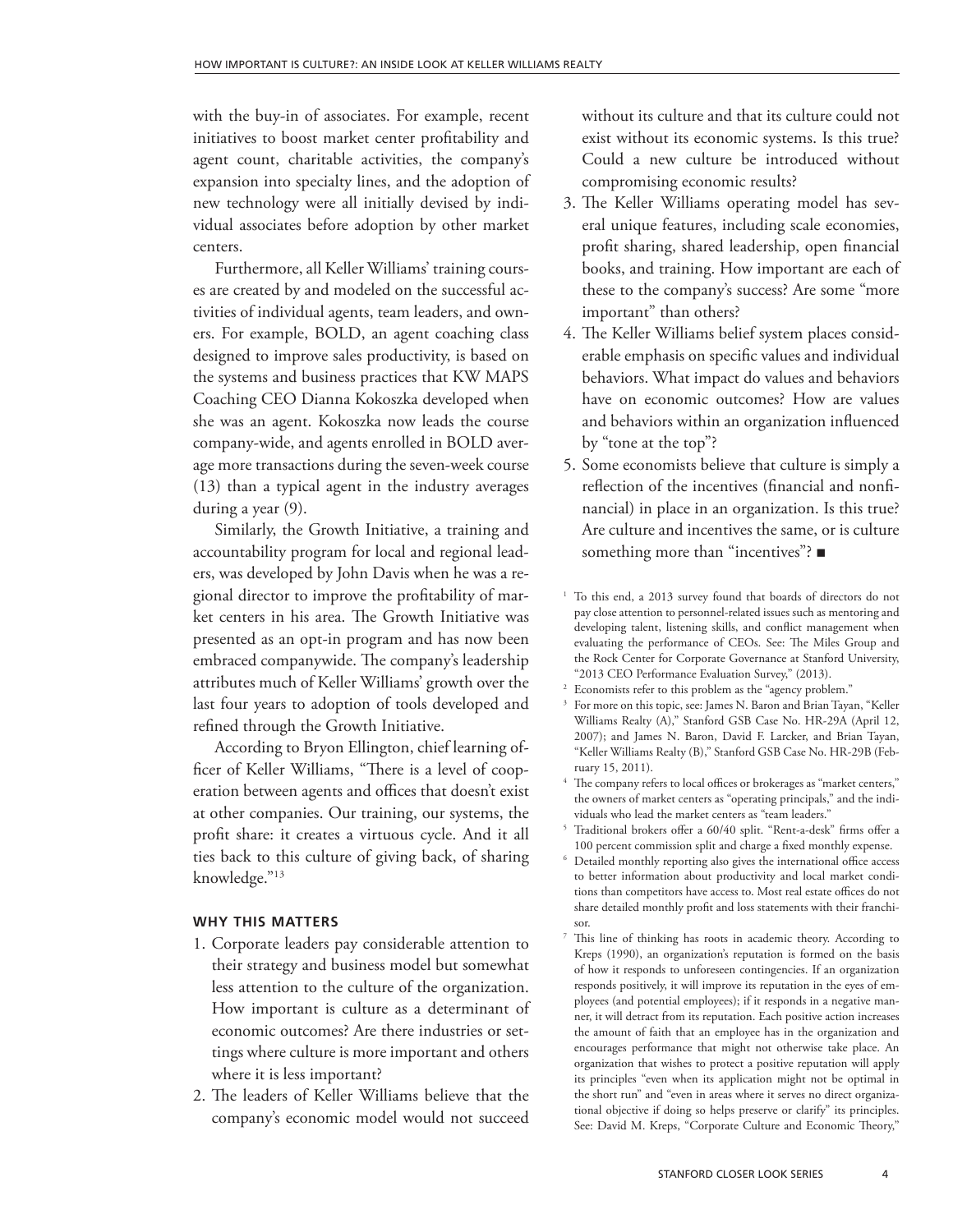Chapter 4 in James E. Alt and Kenneth A. Shepsle (Editors), *Perspectives on Positive Political Economy* (Cambridge University Press, 1990). Quotes from: Keller Williams Realty (A), *loc. cit*.

- <sup>8</sup> Keller Williams' culture is also reflected in the charitable activity of its associates. The company's charitable  $501(c)(3)$  organization— KW Cares—helps associates and their family members enduring unexpected hardships including medical emergencies and natural disasters. For example, after Hurricane Katrina, KW Cares raised \$5.3 million from Keller Williams offices nationwide to support more than 700 associates who were displaced by the catastrophe; by comparison, the National Association of REALTORS with more than 1.2 million members raised \$5.8 million. KW Cares originated at the market center level before being adopted company-wide. The company also maintains a global day of service—RED Day ("Renew, Energize, and Donate")—on which associates close their offices to volunteer in their local communities. In 2014, Keller Williams associates donated hundreds of thousands of hours of service.
- <sup>9</sup> Keller Williams Realty (A), *loc. cit*.
- <sup>10</sup> Interview with the authors.
- <sup>11</sup> For more on the organizational benefits of the open books system, see: Anne Claire Broughton and Jessica Thomas, "Embracing Open-Book Management to Fuel Employee Engagement and Corporate Sustainability," UNC Kenan-Flagler Business School (2012).
- <sup>12</sup> Lorri Freifeld, "Keller Williams Is at Home at No. 1," 2015 Training Top 125, *Training* (January/February 2015).
- <sup>13</sup> Interview with the authors.

David Larcker is Director of the Corporate Governance Research Initiative at the Stanford Graduate School of Business and senior faculty member at the Rock Center for Corporate Governance at Stanford University. Brian Tayan is a researcher with Stanford's Corporate Governance Research Initiative. They are coauthors of the books *[A Real](http://www.amazon.com/Real-World-Corporate-Governance-ebook/dp/B00DXQ0EC2/) [Look at Real World Corporate Governance](http://www.amazon.com/Real-World-Corporate-Governance-ebook/dp/B00DXQ0EC2/)* and *Corporate Governance Matters.* The authors would like to thank Michelle E. Gutman for research assistance in the preparation of these materials.

The Stanford Closer Look Series is a collection of short case studies that explore topics, issues, and controversies in corporate governance and leadership. The Closer Look Series is published by the Corporate Governance Research Initiative at the Stanford Graduate School of Business and the Rock Center for Corporate Governance at Stanford University. For more information, visit: http:/www.gsb.stanford.edu/cgri-research.

Copyright © 2015 by the Board of Trustees of the Leland Stanford Junior University. All rights reserved.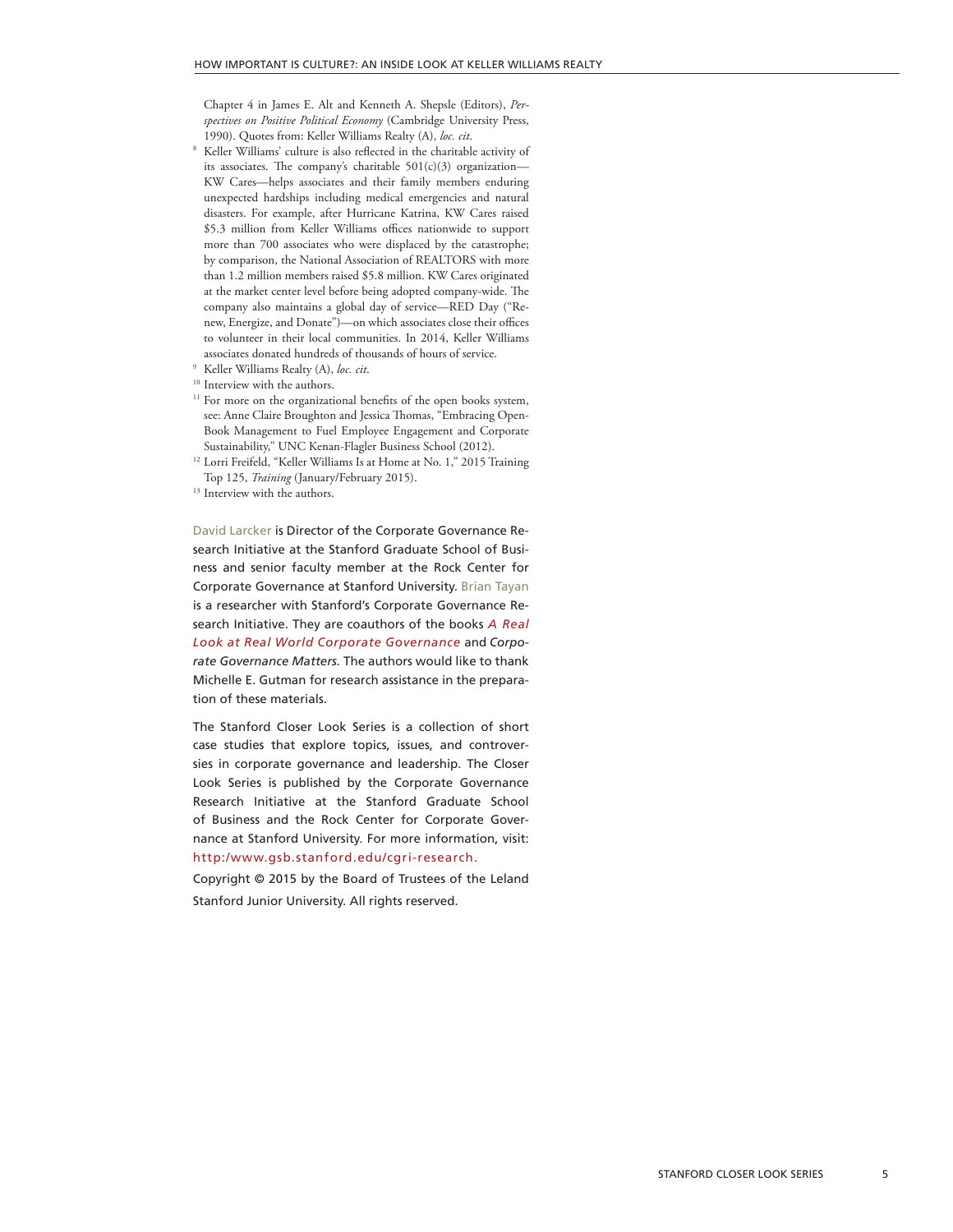## **Exhibit 1 — Real Estate Brokerage Productivity Metrics (U.S.)**

|                        | Agents per office |      |      |      |  | Volume per office (\$ in millions) |       |       |       |
|------------------------|-------------------|------|------|------|--|------------------------------------|-------|-------|-------|
|                        | 2010              | 2011 | 2012 | 2013 |  | 2010                               | 2011  | 2012  | 2013  |
| <b>Keller Williams</b> | 117               | 125  | 140  | 165  |  | 144.4                              | 172.3 | 228.0 | 299.8 |
| Sotheby's              | 31                | 32   | 37   | 37   |  | 93.0                               | 90.4  | 132.4 | 161.4 |
| RE/MAX                 | 34                | 32   | 29   | 32   |  | 106.9                              | 96.7  | 107.3 | 136.8 |
| Prudential             | 46                | 44   | 38   | 33   |  | 85.2                               | 80.6  | 74.9  | 73.0  |
| <b>Coldwell Banker</b> | 33                | 28   | 31   | 33   |  | 62.4                               | 52.6  | 70.4  | 84.1  |
| Century 21             | 37                | 30   | 34   | 37   |  | 56.2                               | 42.7  | 60.9  | 73.4  |
| ERA                    | 38                | 32   | 36   | 45   |  | 48.8                               | 44.4  | 54.7  | 76.2  |

|                        | Sides per office |      |      |      | Sides per agent |      |      |      |
|------------------------|------------------|------|------|------|-----------------|------|------|------|
|                        | 2010             | 2011 | 2012 | 2013 | 2010            | 2011 | 2012 | 2013 |
| <b>Keller Williams</b> | 689              | 859  | 1068 | 1245 | 5.9             | 6.9  | 7.7  | 7.5  |
| RE/MAX                 | 500              | 475  | 492  | 555  | 14.7            | 15.1 | 16.8 | 17.5 |
| Coldwell Banker        | 332              | 291  | 369  | 414  | 10.1            | 10.3 | 11.8 | 12.6 |
| ERA                    | 300              | 260  | 311  | 368  | 7.9             | 8.2  | 8.6  | 8.3  |
| Prudential             | 284              | 274  | 314  | 314  | 6.2             | 6.2  | 8.2  | 9.6  |
| Century 21             | 272              | 209  | 290  | 302  | 7.3             | 6.9  | 8.5  | 8.1  |
| Sotheby's              | 121              | 158  | 211  | 243  | 3.9             | 4.9  | 5.8  | 6.5  |

Note: Sample includes select companies among the top 500 brokerage offices in the United States, based on number of sides. The term "sides" refers to transactions done by either the selling or buying agent. Because there are usually two agents on each real estate transaction, the industry reports approximately twice as many sides as home sales each year.

Source: REAL Trends 500 Survey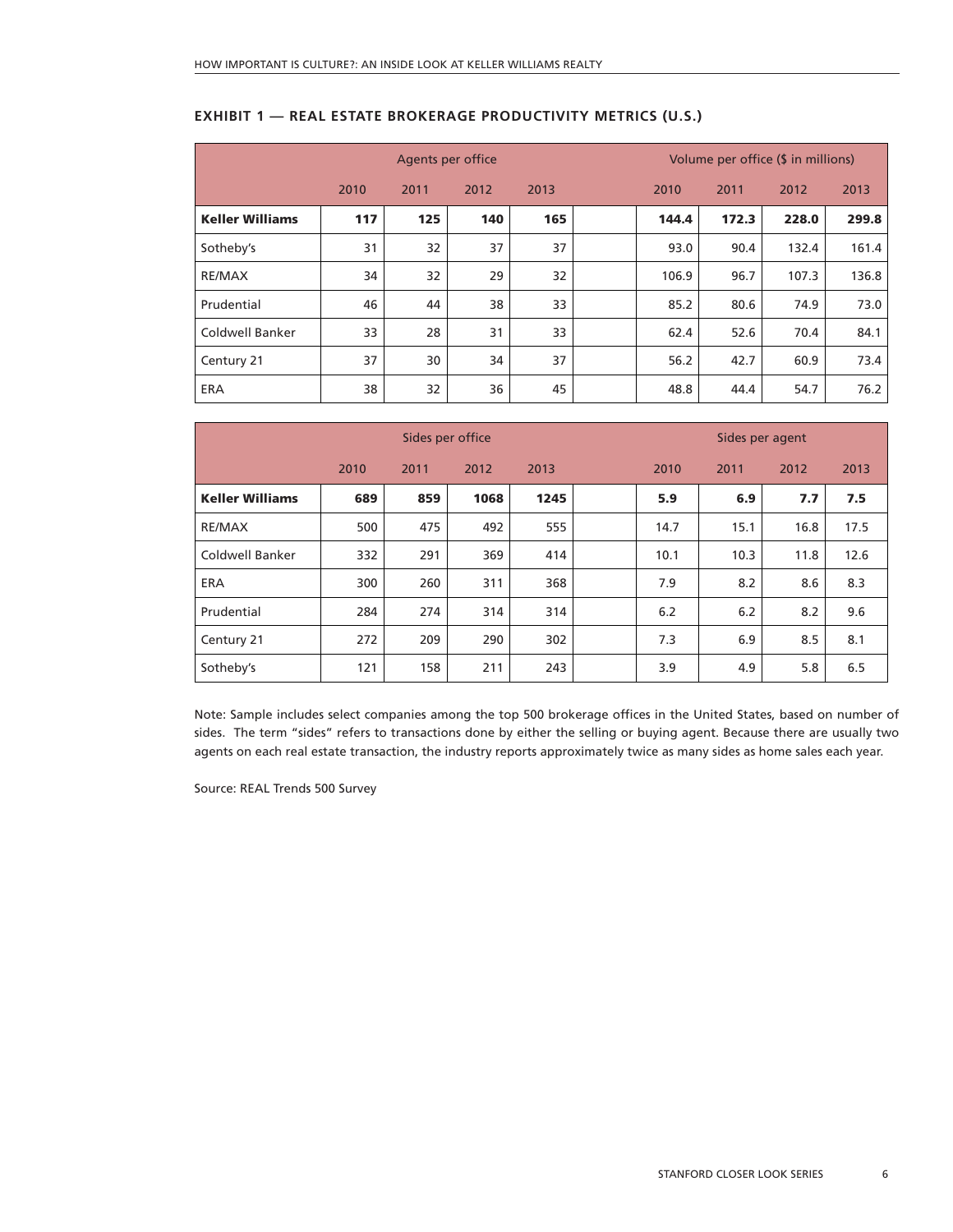#### **Exhibit 2 — Keller williams performance metrics**

#### AGENT COUNT AGENT COUNT





#### AGENT GROSS COMMISSION PROFIT SHARE



Source: Keller Williams Realty